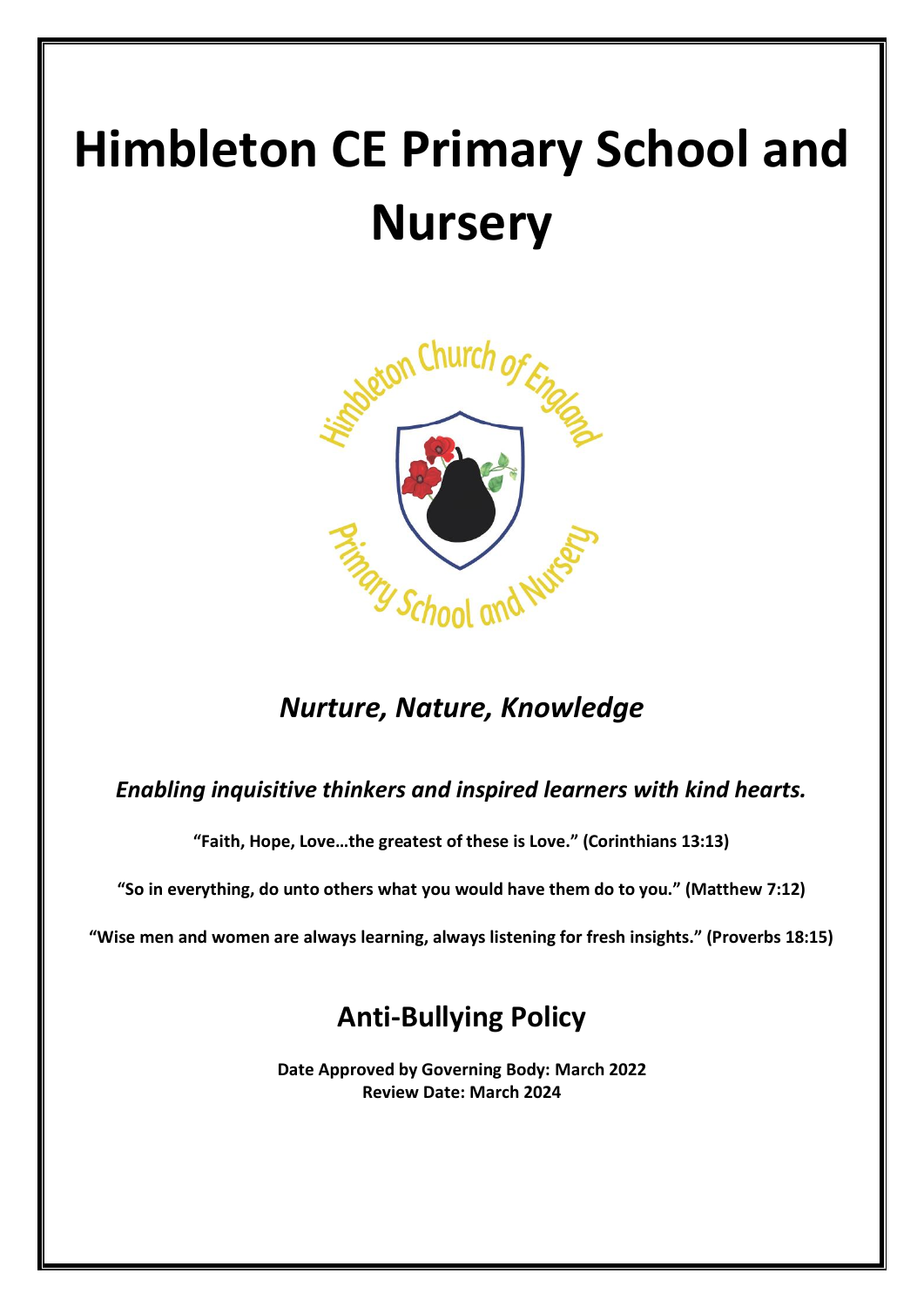#### **Anti-Bullying Policy**

#### **Overview**

At Himbleton we accept the responsibility for maintaining an agreed, acceptable standard of discipline and for regulating the conduct of our children.

All children have the right to feel safe, secure and happy in school. We endeavour to help all children to develop high self‐esteem, the confidence to be assertive and to form good relationships with others. Our Behaviour and Discipline Policy is based on the use of Christian values, positive reinforcement strategies, responsibility and providing choices.

There are appropriate procedures in place for dealing with persistent, difficult and disruptive behaviour. We are committed to working in partnership with parents to resolve any difficulties. This policy has been written with reference to 'Preventing and Tackling Bullying – advice for headteachers, staff and governors' (July 2017).

#### **What is bullying?**

Bullying is behaviour by an individual or group, repeated over time, that intentionally hurts another individual or group either physically or emotionally. Bullying can be motivated by prejudice against particular groups, differences or perceived differences. Experts say that bullying involves an imbalance of power between the perpetrator and the victim. Bullying can take place in many forms, of which the following are some examples:

*Physical: pushing, kicking, hitting, pinching, and other forms of violence.*

*Verbal: name‐calling, sarcasm, spreading rumours, teasing.*

*Emotional: excluding, tormenting, ridicule, humiliation.* 

*Racist: racial taunts, graffiti, gestures.*

*Homophobic/biphobic/transphobic: negative physical or verbal behaviour relating to identity.*

*Sexual: unwanted physical contact or abusive comments.*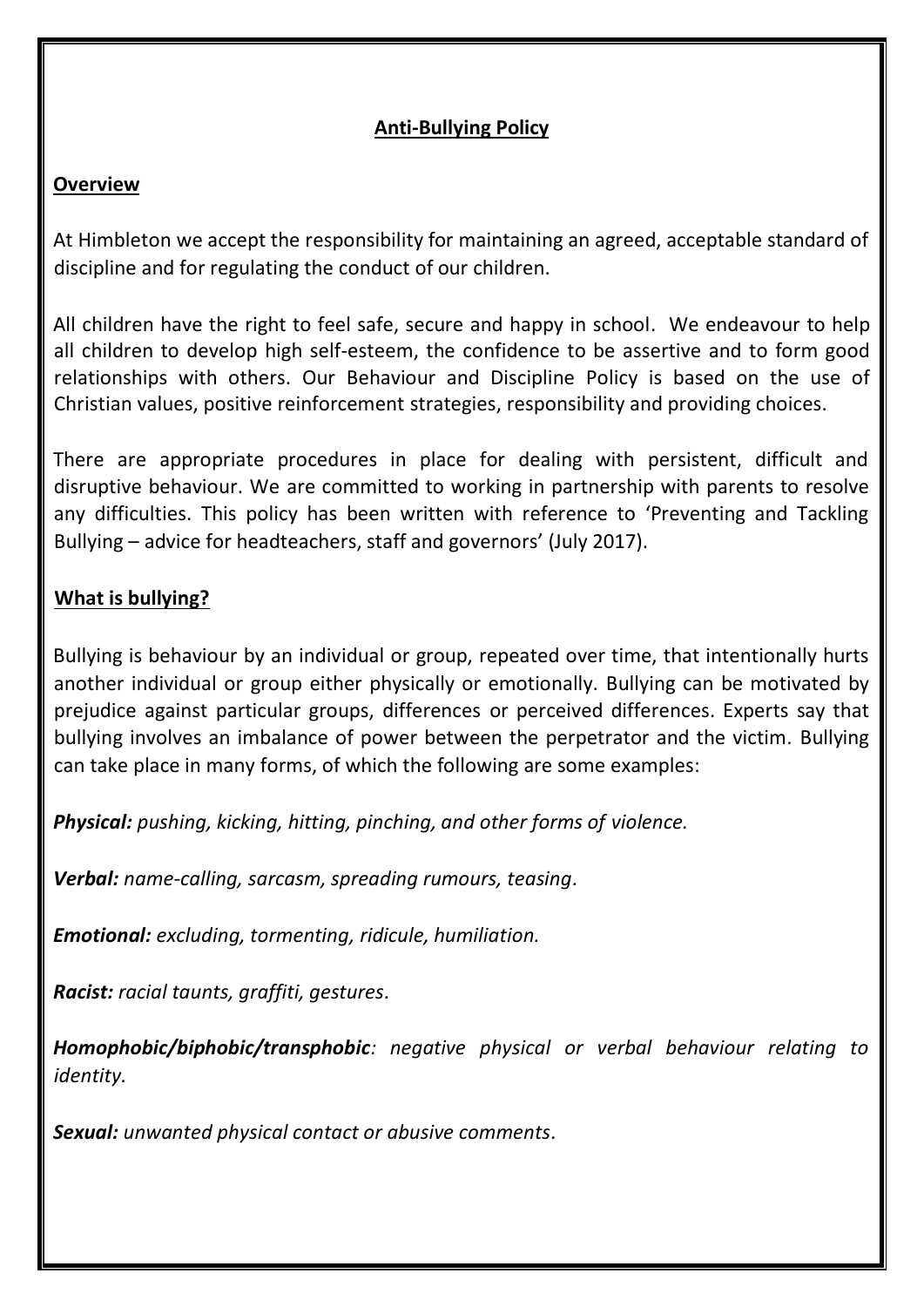#### *Cyber bullying: (please also see E‐Safety Policy).*

#### **Creating an anti‐bullying climate in school**

We believe that prevention is the best approach to eradicating bullying. Our school's Behaviour and Discipline Policy explains how we promote positive behaviour in school to create an environment where pupils behave well, where pupils take responsibility for each other's emotional and social well‐being and where they include and support each other. Our Christian Values provide a framework for conduct where bullying is unacceptable; these are explored explicitly with the children.

We carefully design the school's curriculum to promote appropriate behaviour through direct teaching and by creating an emotionally and socially safe environment where these skills are learned and practised. Our aim is to create a climate where bullying is not accepted by anyone within the school community. This policy is available to parents – we believe that a united approach is of paramount importance.

Our curriculum is used to:

- •Raise awareness about bullying and our Anti‐Bullying Policy.
- •Increase understanding for victims and help build an anti‐bullying ethos.
- •Teach pupils how to manage their relationships with others constructively and positively so that they are healthy.

We use the Church of England's 'Valuing All God's Children' (2019) as a basis for our approach. Circle Time, PSHE sessions, assemblies, role‐play, drama and stories are strategies used to show what pupils can do to prevent bullying and to create an anti‐bullying climate in school.

Bullying will not be tolerated and we make this clear in the information we give to pupils and parents.

#### **Procedures for reporting and responding to bullying incidents**

There is an expectation that all incidents of bullying, both in curriculum and non-curriculum time, will be reported to the Headteacher in line with school procedure. Reported incidents of bullying will be taken seriously by all staff and dealt with impartially and promptly. Children are made aware of this. All those involved will have the opportunity to be heard. Staff will protect and support all children involved appropriately whilst allegations and incidents are investigated and resolved.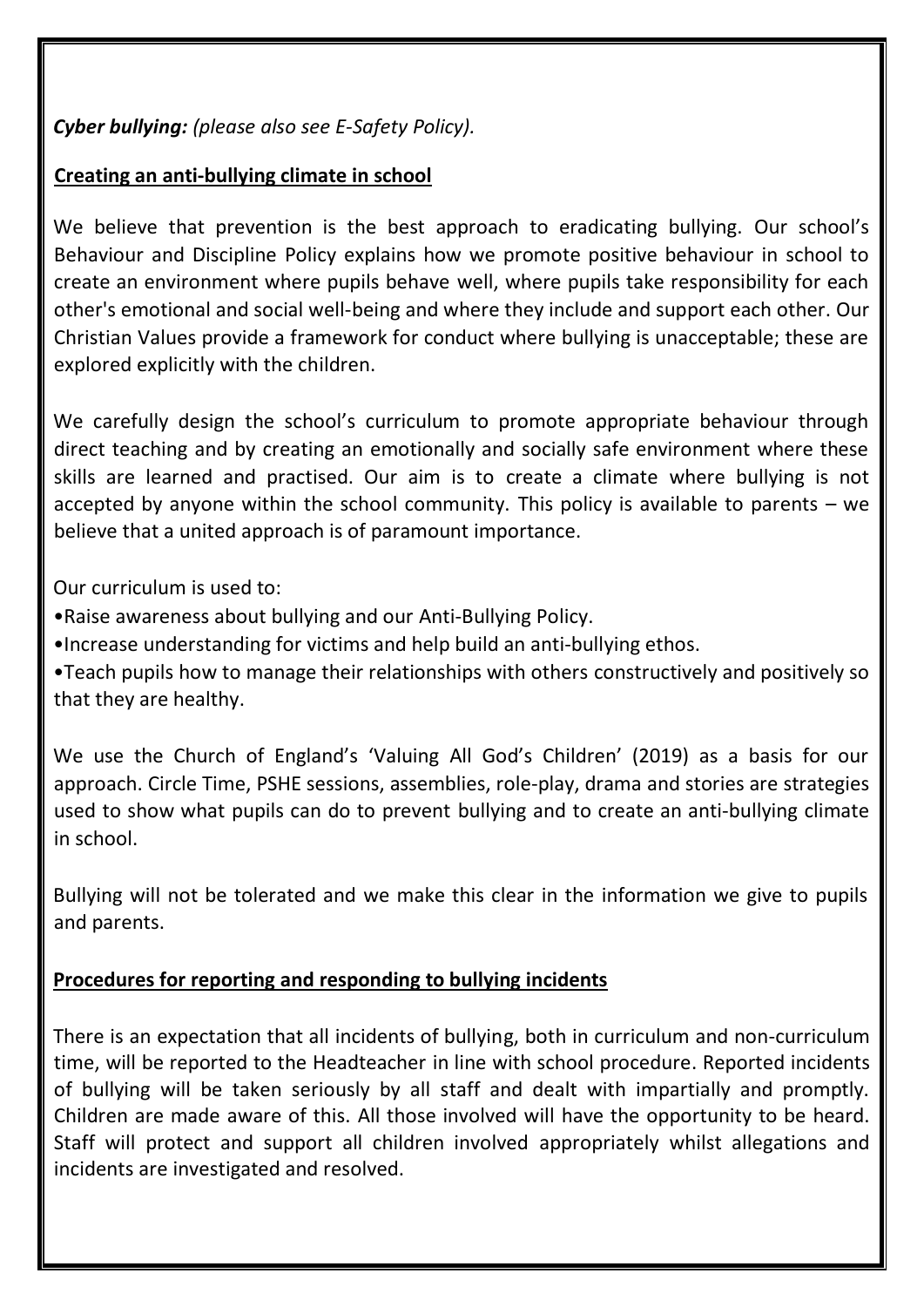## *The following step‐by‐step procedure will be used for reporting and responding to bullying allegations or incidents:*

- 1. Report all bullying allegations and incidents to staff (who will then report to the Headteacher).
- 2. Staff will make sure all victims are safe and feel safe.
- 3. Appropriate advice will be given to help the victim(s).
- 4. Staff will listen and speak to all children involved about the incident individually and together (if appropriate) and record their findings.
- 5. The problem will be identified and possible solutions suggested.
- 6. Staff will attempt to adopt a problem solving approach.
- 7. Appropriate action will be taken quickly to end the bullying behaviour or threats of bullying.
- 8. Staff will reinforce to the bully that their behaviour is unacceptable.
- 9. The bully (bullies) will be asked to apologise, using the school's approach linked to Christian Values:

-I am sorry for…

-It was wrong because…

-In future I will…

-Can you forgive me?

Other consequences may take place and appropriate sanctions applied, decided on a case by case basis.

- 10. If possible and appropriate, the pupils will be reconciled.
- 11. An attempt will be made, and support given, to help the bully (bullies) understand and change his/her/their behaviour.
- 12. In serious cases parents will be informed and will be invited to come in to school for a meeting to discuss the problem.
- 13. After the incident has been investigated and dealt with, each case will be monitored to ensure repeated bullying does not take place.
- 14. All reports of bullying and actions taken will be kept securely in school.
- 15. Bullying incidents will be discussed regularly at staff meetings.
- 16. Incidents of reported bullying will be reported to the Governing Body.

*It is important to note that the needs of pupils involved in incidents of bullying will be taken seriously and actively addressed within school wherever possible. In extreme cases external support may be sought. We are aware of our responsibilities in supporting young people's mental health and wellbeing, as outlined in the cross Government 'No Health Without*